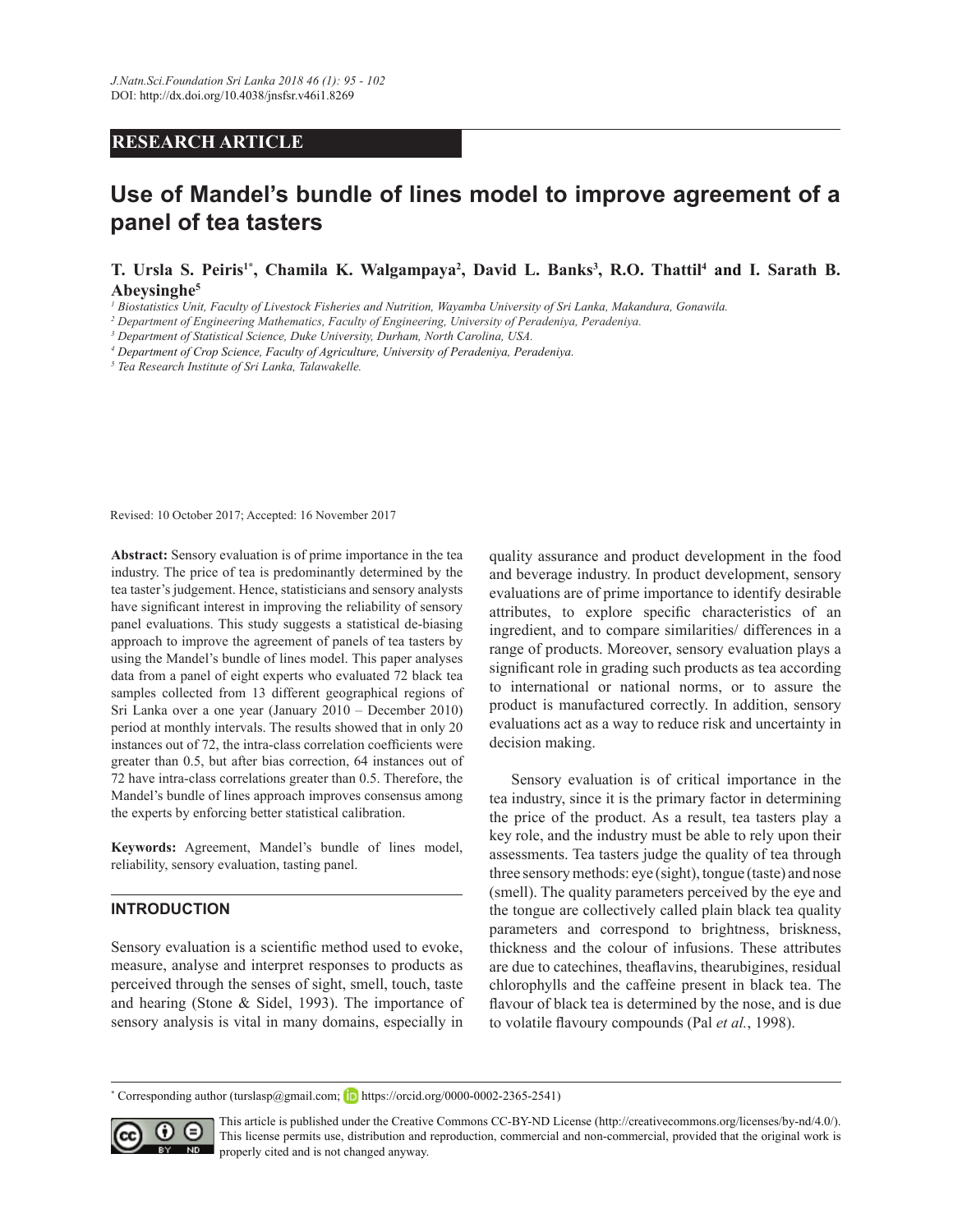High performance levels by descriptive panels of assessors, and the quality of the data they provide, are essential for proper research and business decisions in the tea industry. A good sensory panel should provide results that are accurate, discriminating and precise (Kermit  $\&$ Lengard, 2005). Hence, statisticians and sensory analysts are concerned about the reliability of the sensory panel. In blind studies, it has been observed that the tasters' scores differ significantly from taster to taster, even for the same sample of tea. This variation in sensory characteristics from the same batch can significantly distort industrial production, management decision making, and mislead scientific studies. Within the field of descriptive sensory analysis, it is a well-known fact that assessors give uneven results due to differences in motivation, sensitivity, and psychological response behaviours (Lundahl & McDaniel 1999, as cited in Kermit & Lengard, 2005; Alvarez & Blanco, 2000). Individuals within a panel and people from different cultures may have different thresholds of perception, and the product experience of the panel may lead to differences in the ability to discriminate among samples (McEwan *et al*., 2002).

 Therefore, the reliability of this approach has been questioned by the scientists all over the world (Pal *et al*., 1998; Alvarez & Blanco, 2000; Vaamonde *et al*., 2000; McEwan *et al*., 2002; Latreille *et al*., 2006; Hodgson, 2008). Different methodologies based on descriptive statistics, analysis of variance, general linear models and mixed models have been previously proposed to study or improve the performance of a trained panel of sensory evaluators (Latreille *et al*., 2006). Due to its versatility, analysis of variance (ANOVA) has been one of the most frequently employed statistical tools to study differences between products. This standard univariate method is also used to separate the total variation of sensory data into sources that affect specific sensory responses (Kermit & Lengard, 2005).

 Currently, there is no viable alternative to expert panels. Biochemical analysis of tea is expensive and the benchmarks needed for such evaluation are ultimately based on human judgment from expert panels. Therefore, there is a need for better methodology to establish the reliability and validity of sensory methods (Meiselman, 1993).

 There have been several researches on replacing sensory analysis by instrumental methods like the electronic nose. According to a study done by Benedetti *et al*. (2004), the electronic nose was able to correctly classify all of the samples in their study, whereas the sensory panel was correct in only 50 % of the cases. Shen *et al*. (2001) claims that the electronic nose is able to measure changes in volatile compounds associated with oil oxidation and could be used to supplement data obtained from sensory evaluation panels. Compared with sensory tests, the electronic nose methodology is simple, rapid, and the literature suggests that it can be useful in discriminative testing. Some studies indicate that the electronic nose instrumentation can be used as a complementary discriminatory tool in quality control for food packaging (Deventer & Mallikarjunan, 2002). However, although instrumental assessments of other sensory properties (sight, taste) are becoming possible, it is unlikely that such devices will replace human assessments in tea industry, because sensory quality is a result of the interaction between the tea and the human sensation produced by certain stimuli from the tea cup (Alvarez & Blanco, 2000). In the tea industry, there are no physical and chemical methods that can replace sensory assessments performed by the panel of tasters.

 Therefore, statistical methods are needed to improve the reliability and accuracy of sensory panel performances. It is challenging because there are no fixed reference standards to which the tasters can compare the teas. The reliability of tasting panels can be assessed using two indicators: an agreement indicator describing the consensus of ratings for the same product, and a reliability indicator for the discrimination ability of a panel (Vaamonde *et al*., 2000; Bi, 2003, as cited in Latreille *et al*., 2006). It is therefore indispensable to have quality control for the sensory data prior to the determination of the sensory quality of the food stuffs to ensure the reliability of the results of the analysis (Alvarez & Blanco, 2000).

 The objective of the present study was to improve the performance, i.e., the agreement of a panel of tea tasters. The method for achieving this improvement is to correct for individual bias using the Mandel's bundle of lines model.

## **METHODOLOGY**

## **The panel**

Initially, a panel of 10 members was selected for the study. All panellists were senior members serving in brokering companies, exporting companies, and the Sri Lanka Tea Board, and had extensive experience in the field of sensory evaluation. At the beginning, panellists were briefed individually about the nature of the samples and the purpose of the research. A pilot study was carried out by sending the same sample four times at 2 wk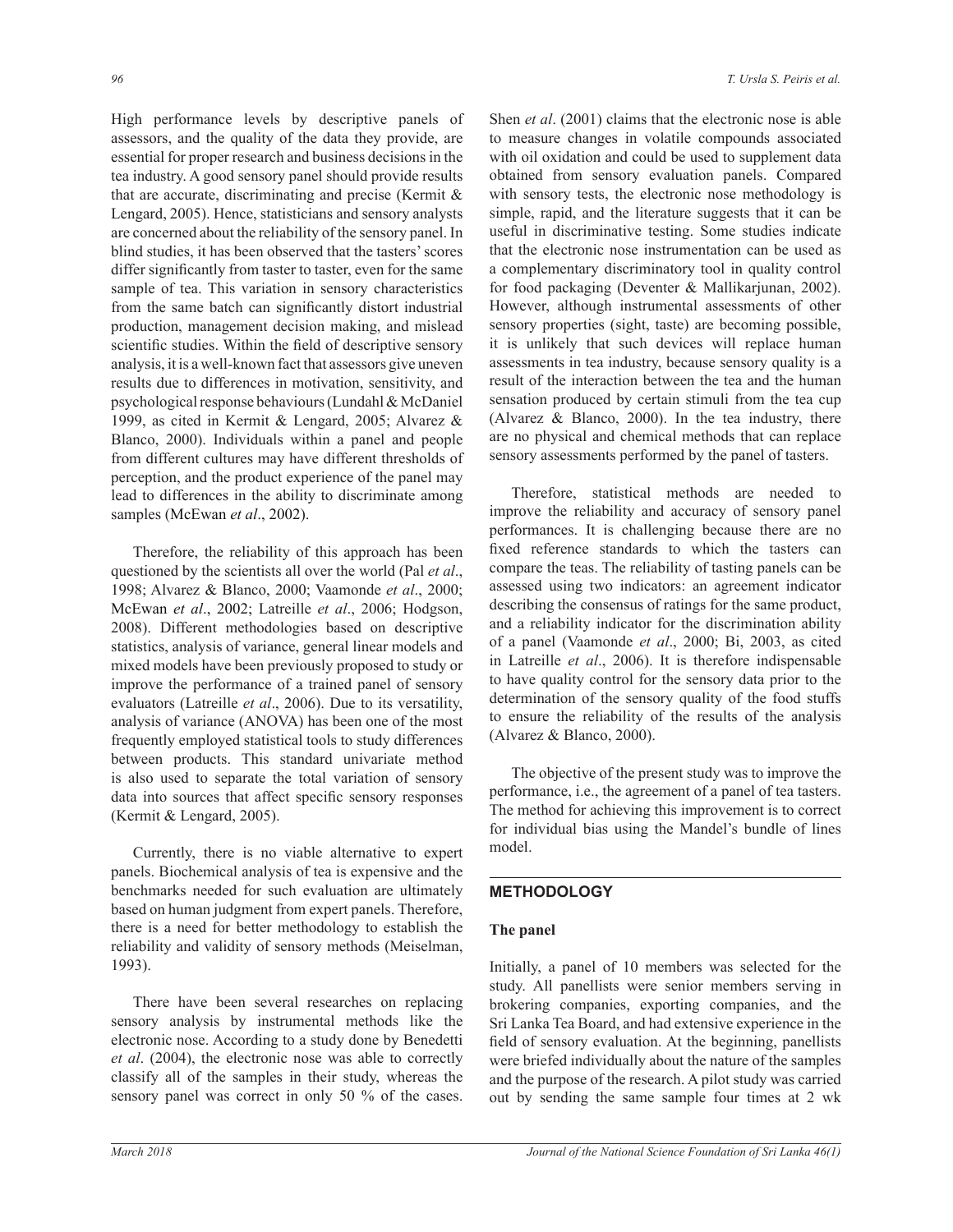intervals to assess the consistency and the reliability of the selected panellists. All evaluations were done as blind evaluations; i.e., all samples were provided with a code concealing the true origin of the sample. At the end, an awareness programme was held at the Sri Lanka Tea Board and all the tasting attributes in the evaluation sheet and the scoring scale were discussed at length, in order to improve agreement. A common tasting session where was also held for the panel members in which they could discuss their perceptions with each other and come to an agreement about the discriminating boundaries of different classes of attributes.  $\overline{a}$ 

### **Data collection**

Fifty-two black tea samples were collected from 13 different geographical areas of Sri Lanka. These teas have distinctive characteristics unique to their regions. Samples were collected for a one year (January 2010 - December 2010) period at monthly intervals. One Becember 2010) period at monthly intervals. One measurement 1.<br>sample collected from each region was duplicated analysis was as: to continually evaluate the consistency of individual panellists. Thus, each rater evaluated 65 (52 + 13) tea and  $k = 8$  i samples per month and 780 ( $65 \times 12$ ) samples during the study period. However, these regional tea samples Although the were tasted at various sessions due to the practical limitations of having common tea tasting sessions. The different following organoleptic attributes were considered for the study: colour, brightness, strength, flavour, aroma and random factor quality. Evaluations were made according to a structured evaluation sheet. All attributes were categorised into five categories and ranks were assigned using a 1 to 5 scale. ݕ  $\overline{1}$ 

# است.<br>Intra-class correlation coefficient (ICC)

Despite the training sessions that each panel member **Mandel's bundle of li**n underwent, the reliability of the collected data may suffer https://work.g. the remaining of the concercie during surfer and many surfer both from individual assessor errors and panel agreement Mandel (19) errors. The first step in the analysis of sensory data is therefore to identify individual assessors who perform abnormally or inconsistently, and have their data for abilominary of inconsistently, and have then data for procedure is b<br>the actual attribute(s) re-evaluated in further analysis interaction eff (Kermit & Lengard, 2005)  $\qquad \qquad$  is the product c

The intra-class correlation coefficient  $(ICC)$  is a over the measure of the reliability of measurements or ratings, when two or more panellists rate a common set of  $\epsilon$ samples. In this study ICC was used in two ways. One was to measure the absolute agreement: each sample was rated by a different and random subset of the panel of experts. The second use was to measure consistency: each sample was rated by the same experts. The interpretation of the ICCs is that the proportion of relevant variance

that is associated with differences among the measured samples or experts. The equation of computing ICC is given below (Nichols, 1998),

$$
ICC = \frac{s_{(b)}^2}{s_{(b)}^2 + s_{(w)}^2}
$$

where  $S_{(w)}^2$  = pooled variance within subjects,  $S_{(b)}^2$  = ariance of the ratings (i.e. the variance for all ratings,<br>coordinate of whather that are for the same sample)  $\frac{1}{2}$  come to which we have the summer to the manner of the same semiwhere  $S_{(w)}^{(w)}$  posed variance whilm subjects,  $S_{(b)}^{(B)} + S_{(w)}^{(B)}$  = total variance of the ratings (i.e. the variance for all ratings, variance of the ratings (i.e. the variance for all ratings, regardless of whether they are for the same sample).

Single measure ICC values were considered in this based on the form of the ICC. The form reflects whether These teas or by taking the average of two or more measurements<br>ir regions. taken by different panellists. In this study, the form of<br> $\frac{1}{2}$  and the ICC weak was for the reliability calculated on a single measurement. The structure of the data for reliability<br>malysis was as:  $N = 65$  different regional tea samples ne su ucune or me da and  $\kappa = \delta$  raters (variables or columns), which denote the different measurements of the cases or objects. Annough the cases have been selected systematically, as a large number of samples were selected from fairly fixed factor and the factor 'taster' was assumed to be a squares obtained by applying ANOVA models to these<br>data (Nichols 1998) Two-way mixed effect model was S scale. used to calculate mean squares. In this study rater effect was considered as random and the 'measure' effect was study to reflect the absolute agreement. The choice is from  $13$  the reliability is to be calculated on a single measurement diken by unferent panelists. In this study, the form of the ICC used was for the reliability calculated on a single evaluated 65 (52 + 13) tea and  $k = 8$  raters (variables or columns), which denote les Although the cases have been selected systematically, sions. The different geographical areas, it was assumed to be a set of the  $\frac{1}{2}$  of  $\frac{1}{2}$  and  $\frac{1}{2}$  and  $\frac{1}{2}$  and  $\frac{1}{2}$  and  $\frac{1}{2}$  and  $\frac{1}{2}$  and  $\frac{1}{2}$  and  $\frac{1}{2}$  and  $\frac{1}{2}$  and  $\frac{1}{2$ red for the three heads that the factor that the reduct was assumed to be a structured squares obtained by applying ANO VA models to these<br>d into five data (Nichols, 1998). Two-way mixed effect model was used to calculate mean squares. In this study 'rater' effect busidence as fixed.  $\frac{1}{\sqrt{2}}$  , where  $\frac{1}{\sqrt{2}}$  , where  $\frac{1}{\sqrt{2}}$  , where  $\frac{1}{\sqrt{2}}$ alysis was as:  $N = 65$  different regional tea samples<br>sees or rows), which are the objects being measured  $\tilde{\mathbf{S}}$ Single measure ICC values were considered in this or by taking the average of two or more measurements ത measurement. The structure of the data for reliability analysis was as:  $N = 65$  different regional tea samples<br>(cases or rows), which are the objects being measured,  $\frac{1}{y}$ , was considered as failed in and the measure

# **Mandel's bundle of lines (MBL) model**

Mandel (1969) presented a method for the analysis of anarysis or sensory data is<br>dual assessors who perform array response can be tabulated in a rectangular array. The  $\frac{1}{2}$  by and have their data for procedure is based on a partition of the row by column is the product of a row factor by a column factor. As a over the different levels of the other factor. Therefore, mmon set of explained using slopes and intercepts. data representing functions of two variables when the interaction effects into a sum of terms, each of which result, one factor can be represented as a bundle of lines the behaviour of the levels of the second factor can be

> A brief description of the basic MBL model is given below. <sup>ଶ</sup> ܵሺ௪ሻ  $\mathcal{F}$  $\mathcal{L}^{\mathcal{A}}$  $5 - 9$

If  $u$  and  $v$  are two independent variables having ce levels *m* and *n*, respectively, the response variable  $\mathcal{Y}$  $^{\prime}$ 

 $\frac{1}{\sqrt{2\pi}}$ 

 $\frac{1}{\sqrt{2\pi}}$ 

 $\frac{1}{\sqrt{2\pi}}\left(\frac{1}{\sqrt{2\pi}}\right)^{2\sqrt{2\pi}}\left(\frac{1}{\sqrt{2\pi}}\right)^{2\sqrt{2\pi}}$ 

 $\frac{1}{\sqrt{2\pi}}\left(\frac{1}{\sqrt{2\pi}}\right)^{2\sqrt{2\pi}}\left(\frac{1}{\sqrt{2\pi}}\right)^{2\sqrt{2\pi}}$ 

ݑ൫߮

ݑ൫߮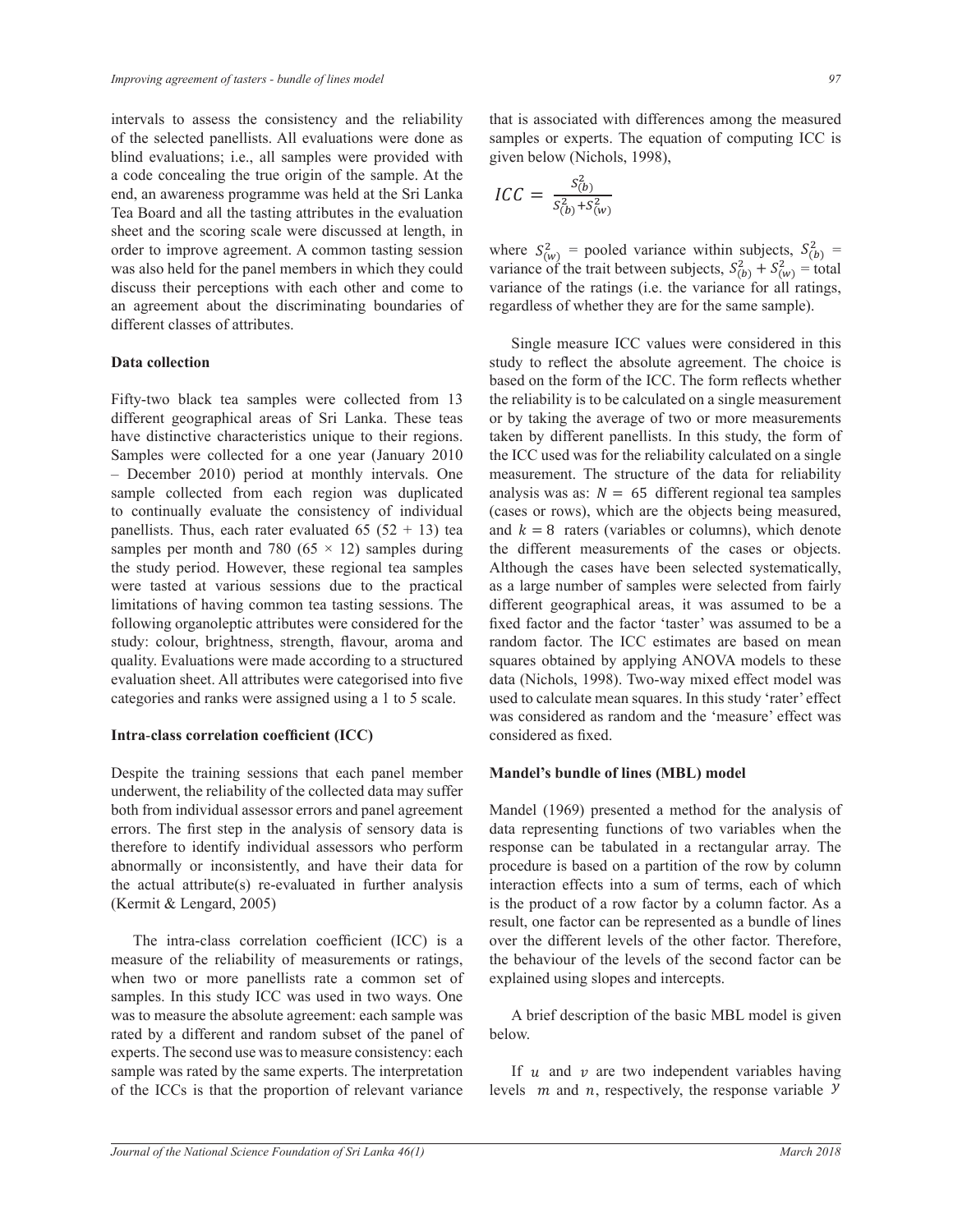which is dependent on  $u$  and  $v$  can be expressed as, bendent on  $u$  and  $v$  can be expressed a  $v$  can be expressed as,

$$
y = \varphi(u, v) + experimental error \qquad ...(1)
$$

Let *i* represent a row and *j* represent a column in a  $\frac{\text{Taster}}{\text{Taster}}$   $v_1$   $v_2$   $v_3$  $\frac{u_1}{v_1}$  o that  $\frac{u_2}{v_2}$ tabular arrangement of two explanatory variables  $u = u_1$   $v_{11}$ <br>(row) and  $v$  (column) so that (row) and  $v$  (column) so that  $\begin{bmatrix} u_1 & \cdots & v_1 \\ \vdots & \vdots & \vdots \\ u_2 & \cdots & \vdots \end{bmatrix}$  $at$   $\overline{a}$ Let *i* represent a row and *j* represent a column in a  $\frac{\text{Taster}}{\text{Taster}}$ 

$$
y_{ij} = \varphi(u_i, v_j) + \varepsilon_{ij} \qquad \qquad \dots (2) \qquad \begin{array}{c} \dots (2) \end{array}
$$

If  $\eta_{ij}$  is the expected value of  $y_{ij}$ , If  $\eta_{ij}$  is the expected value of  $y_{ij}$ ,  $\mathfrak{g}$ ,  $ii,$  $\mathcal{L}$ 

$$
\eta_{ij} = \varphi(u_i, v_j) \qquad \qquad \dots (3) \qquad \qquad ^{*}i = 1, 2, \dots \dots, 8 \qquad j = 1, 2, \dots \dots, 65
$$

Assume that the  $\varphi(u_i, v_j)$  is of the particular type <br>As Mandel explorations Assume that the  $\varphi(u_i, v_j)$  is of the particular type Assume that the  $\varphi(u_i, v_j)$  is of the particular type <br>As Mandel Assume that the  $\varphi(u_i, v_j)$  is of the particular type As Mar me that the  $\varphi(u_i, v_j)$  is of the particular

$$
\eta_{ij} = \varphi(u_i, v_j) = f(u_i) + g(u_i) * h(v_j) \qquad \qquad ...(4) \qquad \text{linear func}
$$

If the average of the  $\eta_{ij}$  in column j is denoted by  $x_j$  and is unique to the If the average of the  $\eta_{ij}$  in column *j* is denoted by  $x_j$  and is ту с  $\mathbf{u}_i$ т о  $\mathbf{u}_i$ If the average of the  $\eta_{ij}$  in column *j* is denoted by  $x_i$ 

$$
x_j = \bar{f} + \bar{g} * h(v_j)
$$
...(5) Proposed debiasing approach using

where  $\bar{f}$  and  $\bar{g}$  are the averages of  $f(u_i)$  and  $g(u_i)$ <br>over i  $\frac{1}{2}$   $\frac{1}{2}$   $\frac{1}{2}$   $\frac{1}{2}$   $\frac{1}{2}$   $\frac{1}{2}$   $\frac{1}{2}$   $\frac{1}{2}$   $\frac{1}{2}$   $\frac{1}{2}$   $\frac{1}{2}$   $\frac{1}{2}$   $\frac{1}{2}$   $\frac{1}{2}$   $\frac{1}{2}$   $\frac{1}{2}$   $\frac{1}{2}$   $\frac{1}{2}$   $\frac{1}{2}$   $\frac{1}{2}$   $\frac{1}{2}$   $\frac{1}{2}$  over  $i$ .  $\frac{1}{\sqrt{2}}$  ste  $WII$ wh<br>ove where  $\bar{f}$  and  $\bar{g}$  are the averages of  $f(u_i)$  and  $g(u_i)$  $\Gamma$ where  $\bar{f}$  and  $\bar{g}$  are the averages of  $f(u_i)$  and  $g(u_i)$  $\overline{O}$  v  $\overline{O}$   $\overline{O}$  $\sigma$   $\alpha$  ,  $\alpha$ where  $\bar{f}$  and  $\bar{g}$  are the averages of  $f(u_i)$  and  $g(u_i)$  $\Box$  ne averages of  $f(u_i)$  and  $g(u_i)$ 

Eliminating  $h(v_i)$  in equation (4) by using equation (5) step 2 was  $\circ$  (*j)*  $\cdot$   $\circ$   $\cdot$   $\circ$   $\cdot$ ߙ ൌ ݏ ൌ ܾ ൌ ܽ ൌ ߝ ൌ  $\mathcal{L}^{\mathcal{A}}(\mathcal{A},\mathcal{B})$  $\mathbf{p}$  $\Box$ Eliminating  $h(v_j)$  in equation (4) by using equation (5)  $\Gamma$  $\overline{51}$  steps. Step 1  $\frac{1}{2}$ Eliminating  $h(v_j)$  in equation (4) by using equation (5)  $x_j$ 

$$
h(v_j) = \frac{(x_j - \bar{f})}{\bar{g}}
$$
  
\n
$$
\eta_{ij} = f(u_i) + g(u_i) * \frac{(x_j - \bar{f})}{\bar{g}}
$$
  
\n
$$
h(v_j) = \frac{(x_j - \bar{f})}{\bar{g}}
$$
  
\nStep 1: Approz

By simplifying the above, following equation is resulted the best estimated the best estimated average of ratio  $\mathbf{By}$  s  $\Gamma$ , simplifying the charal fellowing equation is negated As there are<br>By simplifying the above, following equation is resulted the best esting

$$
\eta_{ij} = \left[ f(u_i) - \frac{\bar{f}}{\bar{g}} g(u_i) \right] + \left[ \frac{g(u_i)}{\bar{g}} \right] x_j
$$
\naverage of 1  
tasters are n  
...(6) is high, this  
of the most

 $\overline{a}$  $\Pi = \emptyset$  ,  $\Pi = \{C_1, \ldots, C_{n-1} \}$ Thus, a plot of  $\eta_{ij}$  versus  $x_j$  will yield a straight line panel of t established for each level of the row factor. If graphically expressed it has been the community of the community of the community of the community of the community of the community of the community of the community of the  $\mathbf{r} = \mathbf{r} \cdot \mathbf{r}$ of the most of<br>the most of the most of the most of the straight and  $g(u_i)$  are constants.<br>Thus a plot of p warrang x will yield a straight line represented it looks like a bundle of straight lines. Thus, by the slope and intercent of each straight line it explains  $\frac{1}{101}$  any given  $t$ . Therefore, bundle of straight lines. Thus, all 12 months.  $\frac{1}{\sqrt{2}}$  $\frac{5}{2}$  25 / δ or inconsisted the behaviour of the levels of the row factor.<br>
Samples they evaluated the row factor.  $\frac{1}{2}$  or any given  $\ell$ . Therefore, a finear read- $\frac{1}{2}$   $\frac{1}{2}$   $\frac{1}{2}$   $\frac{1}{2}$   $\frac{1}{2}$   $\frac{1}{2}$   $\frac{1}{2}$   $\frac{1}{2}$   $\frac{1}{2}$   $\frac{1}{2}$   $\frac{1}{2}$   $\frac{1}{2}$   $\frac{1}{2}$   $\frac{1}{2}$   $\frac{1}{2}$   $\frac{1}{2}$   $\frac{1}{2}$   $\frac{1}{2}$   $\frac{1}{2}$   $\frac{1}{2}$   $\frac{1}{2}$   $\frac{1}{2}$   $\theta$  the best  $\theta$ Thus, a plot of  $\eta_{ij}$  versus  $\lambda_j$  will yield a straight line panel of ta<br>for any given *i*. Therefore, a linear relationship can be area was considered for each level of the gas forter. If exceptionly  $\alpha$  established for each level of the row factor. If graphically evaluated by e by the slope and intercept of each straight line it explains  $\leq 25$  % of inconsistencies out  $i_j$  versus  $\lambda_j$  will yield a straight lift of  $\mu$ 

#### reproduced of themself is summer of these  $\frac{1}{2}$  $\frac{1}{2}$ **Application of Mandel's bundle of lines model for the** present research ݂ሺݑሻ ݃ሺݑሻ ሺݕሻ  $\mathbf{r}$ tion of Mandel's bundle of lines model for t మ

The research problem presented in this paper fulfils the preparation of Mandel's bundle of lines model, i.e. the response variable (tasting scores) is a function of two<br>variables (taster and geographical areas) and the response can be arranged in a rectangular array. The rectangular were subset<br>array of variables is shown in Table 1. equation ( can be arranged in a rectangular array. The rectangular were prerequisities of Mander's bundle of files model, i.e. the<br>response variable (tasting scores) is a function of two After  $\frac{1}{2}$ arch problem presented in this paper fulfils the

 $\mathcal{O}_{\mathcal{A}}$ 

 $\overline{\phantom{a}}$  , and  $\overline{\phantom{a}}$  , and  $\overline{\phantom{a}}$  , and  $\overline{\phantom{a}}$  , and  $\overline{\phantom{a}}$  , and  $\overline{\phantom{a}}$  , and  $\overline{\phantom{a}}$ 

ത

ൌ ݂ҧ ݃ҧ כ ݄൫ݒ൯ ݂ҧ݃ҧ݂ሺݑ

 $\mathcal{D}_{\mathcal{A}}$ 

ሻ ݃ሺݑ

 $u$  and  $v$  can be expressed as, **Table 1:** Representation of tasting scores  $(y_{ij})$  in a rectangular array • Representation of tasting scores  $(f_j)$  in a rectangular array<br>of taster  $(u_i)$  and geographical origins  $(v_j)$  $\frac{1}{2}$   $\frac{1}{2}$   $\frac{1}{2}$   $\frac{1}{2}$   $\frac{1}{2}$   $\frac{1}{2}$   $\frac{1}{2}$   $\frac{1}{2}$   $\frac{1}{2}$   $\frac{1}{2}$   $\frac{1}{2}$   $\frac{1}{2}$   $\frac{1}{2}$   $\frac{1}{2}$   $\frac{1}{2}$   $\frac{1}{2}$   $\frac{1}{2}$   $\frac{1}{2}$   $\frac{1}{2}$   $\frac{1}{2}$   $\frac{1}{2}$   $\frac{1}{2}$  **Table 1:** Representation of tasting scores  $(y_{ij})$  in a rectangular array<br>of taster  $(y_i)$  and geographical crising  $(y_i)$  $(v_j)$  $\iota(\nu_j)$ 

| present a column in a | Taster              | $v_{1}$  | $v_{\gamma}$ | $v_{1}$ | 1.1.1.1.1 | $v_{65}$  |            |
|-----------------------|---------------------|----------|--------------|---------|-----------|-----------|------------|
| lanatory variables u  | $u_{1}$             | $y_{11}$ |              |         |           |           | $y_{(1)}$  |
| $(2)$                 | $u_{2}$             |          |              |         |           |           | $y_{(2.)}$ |
|                       | $\mathcal{U}_3$     |          |              |         |           |           |            |
|                       | $\mathcal{U}_8$     |          |              |         |           |           | $y_{(8.)}$ |
|                       | $\mathcal{Y}_{(j)}$ | $y_{1}$  | $y_{2}$      |         |           | $y_{.65}$ |            |

As Mandel explains in his method (equation 6), the  $u_i + g(u_i) * h(v_j)$  ...(4) linear function of its average response  $\bar{y}_j$  (*i.e.x<sub>j</sub>*). The  $a_{ij}$  in column *j* is denoted by  $x_j$  and is unique to the particular taster. As wander exprains in its method (equation 0), the<br>expected ratings of  $y_{ij}$  (*i.e.*  $\eta_{ij}$ ) can be expressed as a  $\frac{1}{2}$   $\frac{1}{2}$   $\frac{1}{2}$   $\frac{1}{2}$   $\frac{1}{2}$   $\frac{1}{2}$   $\frac{1}{2}$   $\frac{1}{2}$   $\frac{1}{2}$   $\frac{1}{2}$   $\frac{1}{2}$   $\frac{1}{2}$   $\frac{1}{2}$   $\frac{1}{2}$   $\frac{1}{2}$   $\frac{1}{2}$   $\frac{1}{2}$   $\frac{1}{2}$   $\frac{1}{2}$   $\frac{1}{2}$   $\frac{1}{2}$   $\frac{1}{2}$  slope and the intercept explain the behaviour of the taster  $\alpha$  and is unique to the neutrinolent seter  $\cdot$  asier cular type As Mandel explains in his method (equation 6), the  $a \rightarrow a$  $\frac{1}{1}$   $\frac{1}{1}$ 

#### $\cdots$ of lines model  $\frac{1}{2}$   $\frac{1}{2}$   $\frac{1}{2}$   $\frac{1}{2}$   $\frac{1}{2}$   $\frac{1}{2}$   $\frac{1}{2}$   $\frac{1}{2}$   $\frac{1}{2}$   $\frac{1}{2}$   $\frac{1}{2}$   $\frac{1}{2}$   $\frac{1}{2}$   $\frac{1}{2}$   $\frac{1}{2}$   $\frac{1}{2}$   $\frac{1}{2}$   $\frac{1}{2}$   $\frac{1}{2}$   $\frac{1}{2}$   $\frac{1}{2}$   $\frac{1}{2}$  ...(5) Proposed debiasing approach using Mandel's bundle<br>of lines model 5) Proposed debiasing approach using Mandel's bundle  $\sigma$  must move  $\mathbf{v}_i$  must model

The proposed debtasing approach can be executed in 5<br>steps. Step 1 was intent to find out a reliable estimate for  $\frac{1}{\pi}$  The proposed debiasing approach can be executed in 3 steps. Step 1 was intent to find out a reliable estimate for  $x_j$ . Step 2 was executed to obtain a robust estimate for and the state of the state of the state of the state of the state of the state of the state of the state computed using Mandel's bundle of lines model.  $\Gamma$   $\Gamma$   $\sim$   $\Gamma$  $S$ lon (4) by using equation (5)  $x_j$ . Step 2 was executed to obtain a robust estimate for<br>  $\eta_{ij}$ . During step 3, ratings adjusted for rater bias were computed using Mandel's bundle of lines model.

#### Step 1: Approach to find out a reliable estimate for  $x_j$  $\mathbf S$ Ste

 $\frac{g(u_i)}{x_i}$  are not in agreement or the variability of scores As there are no set standards for tea sensory attributes, llowing equation is resulted the best estimate for the true score of any attribute is the  $\ldots(0)$  is high, this is not a robust estimate. Therefore, average<br>of the most consistent sub panel of tasters was used as ield a straight line panel of tasters, a tea sample from each geographical<br>calationship can be average of ratings of the panel of tasters. However, if tasters are not in agreement or the variability of scores  $\ldots(6)$  is high, this is not a robust estimate. Therefore, average of the most consistent sub-panel of tasters was used as<br>the truth. In order to find out the most consistent subarea was duplicated and the duplicate samples were<br>in be area was duplicated and the duplicate samples were rch estimate for  $x_j$  in equation (6).  $\frac{1}{2}$  tast ߝ ݕߚ ߙ ൌ ݔ WDVWHUV 7KH DYHUDJH VFRUH RI WKH WDVWHUV ZKR IXO¿OOHG ǡ ݒ൯ ߝ Ʉ ݕ Ʉ ൌ ߮൫ݑ ǡ ݒ൯ ൌ ܥܥܫ ௌሺ್ሻ <sup>మ</sup> ܵሺ௪ሻ ଶ ܵሺሻ ଶ ܵሺሻ <sup>ଶ</sup> ܵሺ௪ሻ <sup>ଶ</sup> ܰ ൌ ͷ ݇ ൌ ͺ <sup>ଶ</sup> ܰ ൌ ͷ ݇ ൌ ͺ factor. samples they evaluated, were considered as consistent samples they evaluated, were considered as consistent and was diploded and the diphede samples were<br>the level of the row factor. If graphically evaluated by each taster for all organoleptic attributes for  $\text{explains}$  and 12 months. As a rule of thumb, tasters who reported explains  $\leq 25$  % of inconsistencies out of the total duplicate el for the the stipulated requirement was considered as a robust all 12 months. As a rule of thumb, tasters who reported  $\frac{1}{\sqrt{2}}$   $\frac{1}{\sqrt{2}}$ 

 $\frac{1}{2}$   $\frac{1}{2}$   $\frac{1}{2}$   $\frac{1}{2}$   $\frac{1}{2}$   $\frac{1}{2}$   $\frac{1}{2}$   $\frac{1}{2}$   $\frac{1}{2}$   $\frac{1}{2}$   $\frac{1}{2}$   $\frac{1}{2}$   $\frac{1}{2}$   $\frac{1}{2}$   $\frac{1}{2}$   $\frac{1}{2}$   $\frac{1}{2}$   $\frac{1}{2}$   $\frac{1}{2}$   $\frac{1}{2}$   $\frac{1}{2}$   $\frac{1}{2}$  ߚ ሻߚߙሺ ߚ ߙ ߤ s paper fulfils the Step 2: Approach to obtain a robust estimate for  $\eta_{ij}$ 

ை ஆண்டு ஜெய்விருந்து<br>இந்த ஜெய்விருந்து

 $\frac{1}{2}$  $\delta$  After calculating  $x_j$  (average score of most consistent I the response tasters), ratings given by the rest of the panel members equation (7). Here,  $x_j$  was considered as the response were subsequently regressed against  $x_j$  by using

 $\mathcal{D}_{\mathcal{A}}$ 

ሻ ݃ሺݑ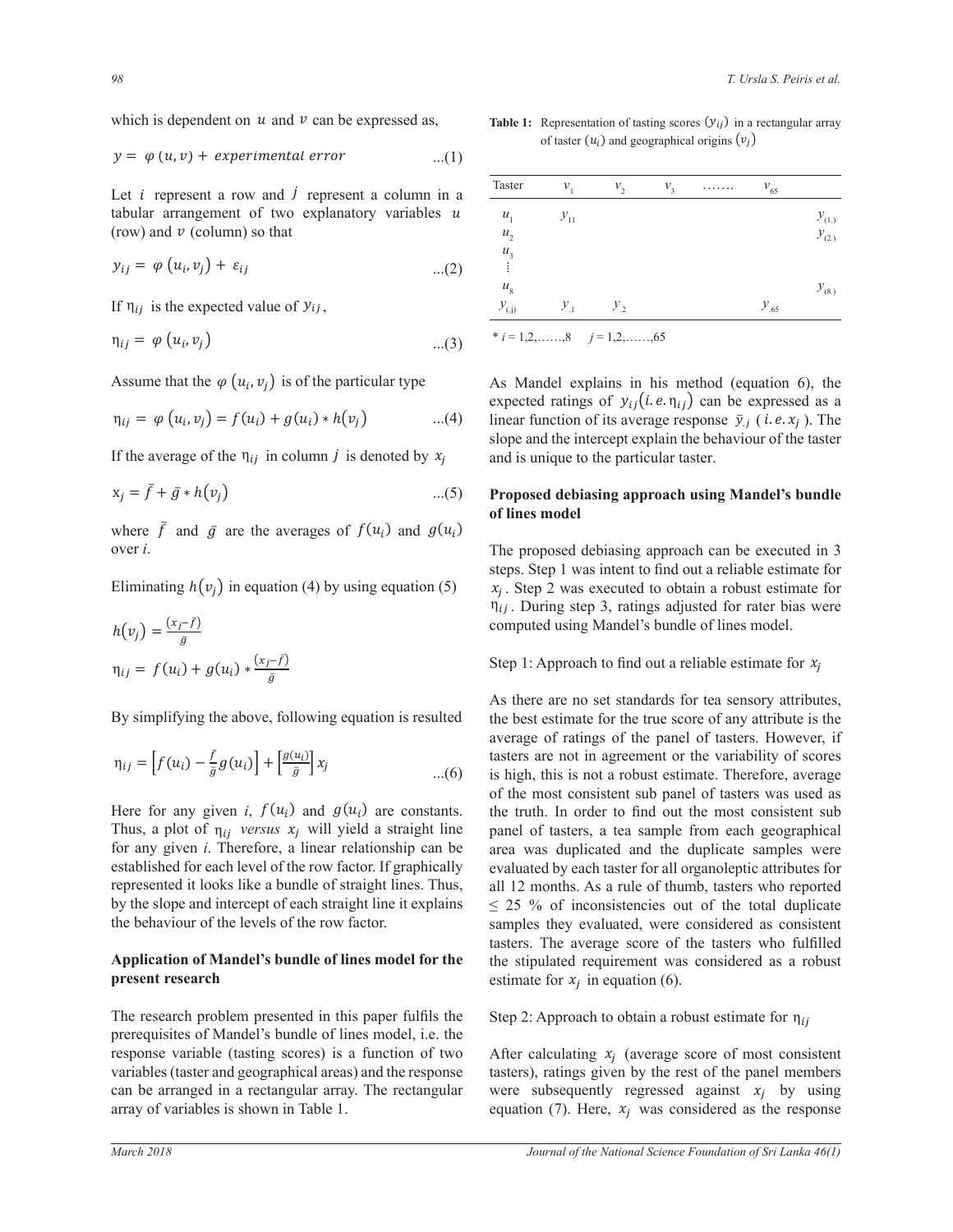variable and the observed rating was considered as an samp explanatory variable. To avoid confusions, same symbols values of ste<br>as in equation (6) were used. different for  $\alpha$   $\beta$  warrance is to avoid compared to  $\beta$  were used.  $\ddot{\phantom{a}}$ ሻ

$$
x_j = \alpha + \beta y_{ij} + \varepsilon_j \tag{7}
$$

- $y_{ij}$  observed rating of *i*<sup>th</sup> taster for *j*<sup>th</sup> sample *j* = 1 slopes and intercepts. to 65  $y_{ij}$  –
- $\chi_i = 200$  $\frac{1}{2}$   $\frac{1}{2}$   $\frac{1}{2}$   $\frac{1}{2}$   $\frac{1}{2}$   $\frac{1}{2}$   $\frac{1}{2}$   $\frac{1}{2}$   $\frac{1}{2}$   $\frac{1}{2}$   $\frac{1}{2}$   $\frac{1}{2}$   $\frac{1}{2}$   $\frac{1}{2}$   $\frac{1}{2}$   $\frac{1}{2}$   $\frac{1}{2}$   $\frac{1}{2}$   $\frac{1}{2}$   $\frac{1}{2}$   $\frac{1}{2}$   $\frac{1}{2}$  to 65<br> $x_j$  – average score of most consistent tasters for  $j^{th}$  RESULTS AND DISCUSSION  $x_j$ sample  $j = 1$  to 65

well calibrated  $(\eta_{ij})$ .  $\overline{r}$  are the vest  $\overline{r}$  are the vest estimates of the values the taster would have reported if (B), str  $\ddot{\theta}$   $\ddot{\theta}$   $\ddot{\theta}$   $\ddot{\theta}$   $\ddot{\theta}$ Manazarta de la construction de la construction de la construction de la construction de la construction de la<br>Décembre de la construction de la construction de la construction de la construction de la construction de la  $\frac{1}{\sqrt{2}}$ The predicted values in equation  $(7)$  are the best ster would have reported if  $(B)$ , strength  $(S)$ 

ratings for rater bias. Step 3: Fitting Mandel's bundle of lines modellers are prior to the state bias.  $S$ . ை இருக்கு ൫Ʉො൯  $\frac{1}{2}$  ,  $\frac{1}{2}$  ,  $\frac{1}{2}$  ,  $\frac{1}{2}$  ,  $\frac{1}{2}$ Step 3: Fitting Mandel's bundle of lines model to adjust<br>ratings for rater hias

$$
\eta_{ij} = \alpha_i + \beta_i x_j + \varepsilon_{ij} \qquad \qquad \dots (8)
$$

where *i* is the specific taster, *j* is a specific tea sample or geographical area, and  $x_j$  is the average rating of the  $\frac{m}{t}$  const  $\mathcal{L}_{\mathcal{A}}$ for the organol<br>where *i* is the specific taster, *j* is a specific tea sample (October) to 0. or geographical area, and  $x_j$  is the average rating or the attributes havour, most consistent tasters for the  $j^{\text{th}}$  tea sample. The  $\eta_{ij}$  to 0.77 (May), 0.  $\ddot{\rm g}$  $S^2$  . The model of  $S^2$  is the fit  $\alpha$ values are the expected ratings that taster  $i$  gives to tea  $\frac{1}{\sqrt{2}}$  ,  $\frac{1}{\sqrt{2}}$  ,  $\frac{1}{\sqrt{2}}$  ,  $\frac{1}{\sqrt{2}}$  ,  $\frac{1}{\sqrt{2}}$  ,  $\frac{1}{\sqrt{2}}$  ,  $\frac{1}{\sqrt{2}}$  ,  $\frac{1}{\sqrt{2}}$ In the specific taster,  $\hat{J}$  is a specific tea sample (October) to 0.45 (Ma

an sample *j* on a particular attribute (computed predicted  $\frac{1}{\text{different}}$  for different raters as done in Pal *et al.* (1998). The predicted values of equation (8), i.e.  $\eta_{ij}$  are the values for each taster after controlling for the bias in their  $\mathbf{r} = \mathbf{r} \cdot \mathbf{r}$  $\mathbf{B}$ values of step 2). Here the error term is allowed to be  $\frac{1}{2}$ The predicted values of equation (8), i.e.  $\hat{\eta}_{ij}$  are the  $\log$  slopes and intercepts.  $repts.$ 

## **EDENTIFY AND DISCUSSION**

sample  $j = 1$  to 65 <br>
Intra-class correlation coefficients (ICCs) for ω στην καταγραφή της καταγραφής της καταγραφής της καταγραφής της καταγραφής της και το στην επιτρ among the eight tasters are shown in Table 2.  $\overline{a}$ (*i*) are the best<br>thave reported if (B), strength (S), flavour (F), aroma (A) and quality  $(Q)$ Intra-class correlation coefficients (ICCs) for the selected organoleptic attributes; colour  $(C)$ , brightness  $(D)$ , strength  $(C)$ 

model to adjust<br>colour ranges from 0.39 (September and October) to  $0<sub>1</sub>$  $\eta_{ij} = \alpha_i + \beta_i x_j + \varepsilon_{ij}$  ...(8) 0.21 (December) to 0.52 (May). Absolute agreement ߝ ݕߚ ߙ ൌ ݔ  $\tau$  *i* gives to tea (October) to 0.8 (May), respectively. to 0.77 (May), 0.33 (August) to 0.68 (May) and 0.31 According to Table 1, ICC values for the attribute 0.8 (May). For the attribute brightness it varies from for the organoleptic attribute strength ranges from 0.05 (October) to 0.45 (May). Ranges of ICC values for the attributes flavour, aroma and quality are 0.29 (October)

Table 2: ICC values for absolute agreement for six organoleptic attributes at different months

| Jan  | Feb  | Mar  | Apr  | May  | Jun  | Jul  |      |      | Oct  | Nov  | Dec  |
|------|------|------|------|------|------|------|------|------|------|------|------|
| 0.59 | 0.58 | 0.57 | 0.67 | 0.80 | 0.56 | 0.62 | 0.60 | 0.39 | 0.39 | 0.52 | 0.54 |
| 0.40 | 0.35 | 0.36 | 0.34 | 0.52 | 0.41 | 0.38 | 0.30 | 0.25 | 0.27 | 0.24 | 0.21 |
| 0.21 | 0.18 | 0.23 | 0.13 | 0.45 | 0.13 | 0.19 | 0.13 | 0.13 | 0.05 | 0.06 | 0.11 |
| 0.39 | 0.41 | 0.53 | 0.34 | 0.77 | 0.50 | 0.51 | 0.44 | 0.42 | 0.29 | 0.35 | 0.30 |
| 0.45 | 0.39 | 0.45 | 0.36 | 0.68 | 0.50 | 0.59 | 0.33 | 0.35 | 0.35 | 0.34 | 0.41 |
| 0.42 | 0.39 | 0.51 | 0.38 | 0.80 | 0.49 | 0.50 | 0.33 | 0.39 | 0.31 | 0.33 | 0.33 |
|      |      |      |      |      |      |      |      | Aug  | Sep  |      |      |

 $C$  – colour; B – brightness; S – strength; F – flavour; A – aroma; Q - quality

 $\overline{A}$ ll All absolute agreement coefficients are, however, statistically significant, although only 20 coefficients except for September and October, all the months showed the month of May is greater than  $0.5$  for the attribute out of 72 are greater than 0.5. For the attribute colour, coefficients greater than 0.5. Only the coefficient for brightness. For the attribute strength, all agreement coefficients across the year are less than  $0.5$ . In the attributes flavour and quality there are four instances (March and May  $-$  July) in which the coefficients exceeded 0.5. For aroma, May – July had more than a 0.5 agreement coefficient. For the months May - July, except for brightness and strength, all resulting coefficients are 0.5 or higher. As there is no set standard for the regional

owed most of these studies involve organoleptic measurements. teas, this is a significant problem in the industry. In particular, this situation negatively affects the accuracy and precision of researches done in the tea industry, as

### **Other approaches used to assess reliability of panel of tasters**

Pal *et al.* (1998) used a mixed effects model to estimate the true quality using a maximum likelihood technique. This requires a special software to make estimates, therefore, the method is not user friendly. According to Latreille *et al*. (2006), the mixed linear model approach has been used to estimate the reliability of a sensory panel.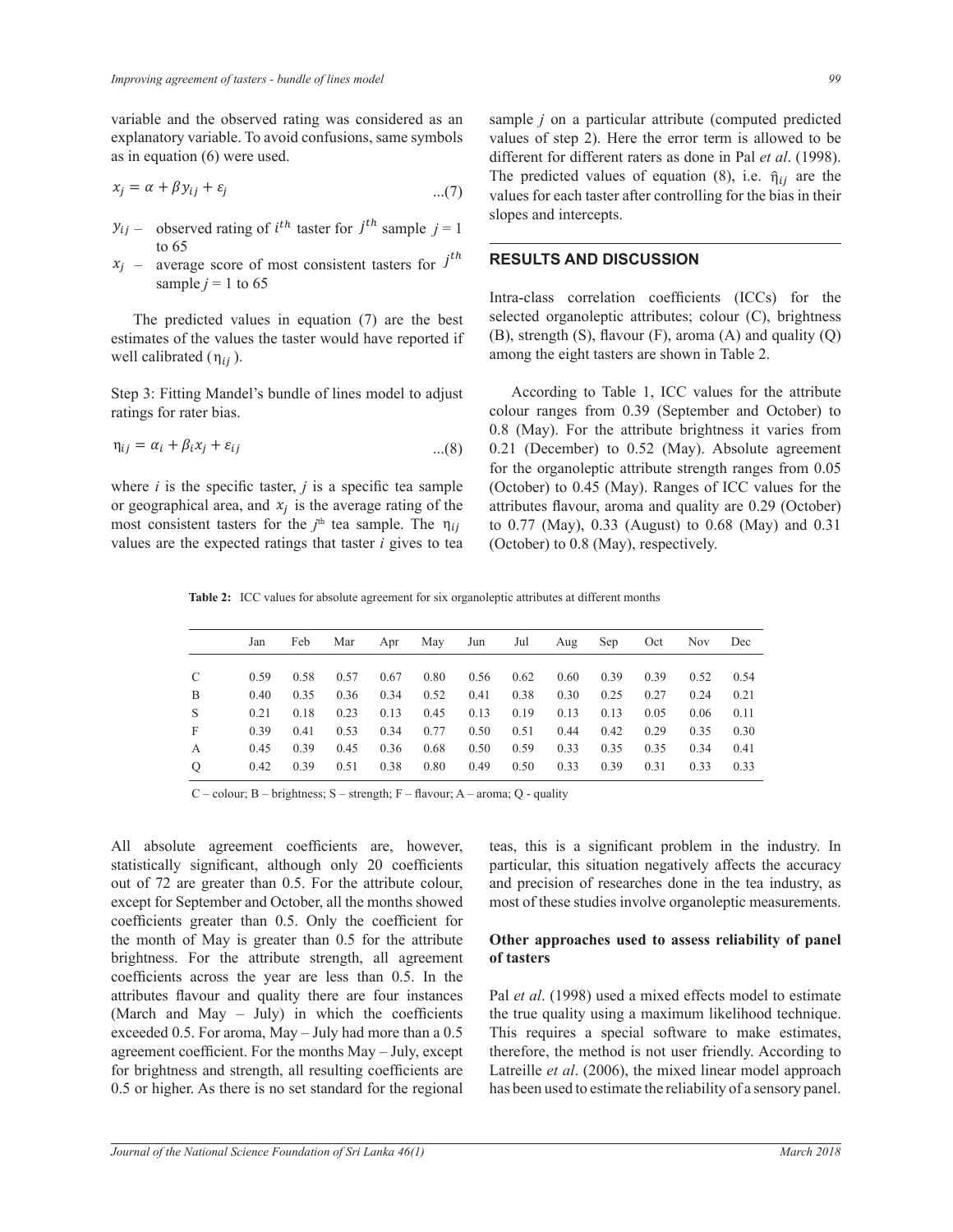Compared with Pal *et al.* (1998), Latreille *et al.* (2006) allow the term session in the model and all interaction superscript is included to in allow the term session in the model and all in<br>terms. These model equations are given below: ter terms terms terms terms terms terms terms terms terms terms terms terms terms terms terms terms terms terms terms terms terms terms terms terms terms terms terms terms terms terms terms terms terms terms terms terms te Compared with Pal et al. (1998), Latr  $\mathbf{I}$ Compared with Pal et al. (1998), Latreille et al. (2006) terms. These model equations are given below: for further use in the set of the set of the set of the set of the set of the set of the set of the set of the set of the set of the set of the set of the set of the set of the ݎݎݎ݈ܽ݁ݐ݅݉݁݊ݎ݁ݔ݁ ሻݒ ǡݑሺ߮ ൌ ݕ ݕ ݊ ݉ ݒ ݑ ݎݎݎ݈ܽ݁ݐ݅݉݁݊ݎ݁ݔ݁ ሻݒ ǡݑሺ߮ ൌ ݕ ݕ ݊ ݉ ݒ ݑ Compared With Pal *et al.* (1998), Latrellie *et al.* (200 red with Pal *et al.* (199 h Pal *et al.* (1998), Latreille *et al.* (200)

$$
y_{ij} = \mu + \varepsilon_i + v_{ij}
$$
 Pal *et al.* (1998) I  
anal

 $\mathcal{L}(\mathcal{D}) = \mathcal{L}(\mathcal{D})$ 

Where  $y_{ij}$  = score given by the  $j^{\text{th}}$  taster for the  $i^{\text{th}}$  sample,  $i<sup>th</sup>$  sample due to  $j<sup>th</sup>$  taster. In contrast, the more complex<br>model is quality due to sampling, and  $v_{ij}$  = error associated with  $\frac{1}{x}$  model is  $\frac{1}{\sqrt{2}}$  $\mu$  = unknown basic quality,  $\varepsilon_i$  = deviation from basic w<sub>i</sub> Where  $y_{ij}$  = score given by the  $j^{\text{th}}$  taster for the  $i^{\text{th}}$  sample, stud model is we sample due to *f* aster. In contrast, the more complex<br>model is **Mandel's bundle of lines ap**  $\ddot{o}$   $\ddot{o}$   $\ddot{o}$  $i^{\text{th}}$  sample due to  $j^{\text{th}}$  taster. In contrast, the more complex model is

$$
y_{ijk} = \delta + \alpha_j + s_i + b_k + a_{ji} + c_{jk} + d_{ik} + \varepsilon_{ijk}
$$
  
Compared to the generally comp  
Latreille *et al.* (2006)   
previously used in literature to improve  
orpanolentic evaluations by panels o

Where  $y_{ijk}$  = value of an attribute given by  $i^{th}$  judge for of this study have used a vertex of  $\frac{1}{t}$ where  $y_{ijk} =$  value of an autrioute given by  $t^m$  judge for the said of lines allows to debias  $t^m$  product at  $k^m$  session,  $\delta$  = intercept,  $\alpha_j$  = product fixed bundle of lines allows to debias  $\text{erfect}, \quad s_i \text{ } \text{Jauge random effect}, \quad \text{for } \text{a} \text{ and } \text{a} \text{ and } \text{a} \text{ are } \text{a} \text{ and } \text{a} \text{ and } \text{a} \text{ are } \text{a} \text{ and } \text{a} \text{ and } \text{a} \text{ are } \text{a} \text{ and } \text{a} \text{ and } \text{a} \text{ are } \text{a} \text{ and } \text{a} \text{ are } \text{a} \text{ and } \text{a} \text{ are } \text{a} \text{ and } \text{a} \text{ are } \text{a} \text{ and }$ effect,  $s_i$  = judge random effect,  $b_k$  = session random from taster to taster and implements  $c_{jk} =$  product \* session interaction random effect,  $d_{ik} =$   $\sum_{k=1}^{\infty} a_k = 2$ measurement error.  $\vec{r} = \text{diag} \cdot \vec{r}$  and  $\vec{r} = \text{diag} \cdot \vec{r}$  and  $\vec{r} = \text{diag} \cdot \vec{r}$  and  $\vec{r} = \text{diag} \cdot \vec{r}$  and  $\vec{r} = \text{diag} \cdot \vec{r}$  and  $\vec{r} = \text{diag} \cdot \vec{r}$  $\overline{y}$  or  $\overline{y}$ Where  $v_{\text{eff}} =$  yelve of an ettribute given by  $\psi_{\text{eff}}$ WHELE  $y_{ijk}$  – value of an authority given by  $t^m$  judge for  $\frac{1}{2}$ ߙ ൌ ݏ ൌ ܾ ൌ ܽ ൌ ߝ ൌ  $v_{ij}$ <br> $\dot{v}_{ij} = \text{value of an attribute given by } \dot{v}_{ij}$ Let at  $k^m$  session,  $\delta$  = intercept,  $\alpha_j$  = product is

According to the approach suggested by Latreille  $(9 \text{ instance})$  $\epsilon$ According to the approach suggested by Earl and the possible differences are et al. (2006), the nature of the possible differences are identified using the product  $*$  judge interaction effect to the result number out of the stimates. This method is well adopted when the number out of the stimates. between the number of sessions is small  $\leq 25\%$ of products tested of the number of sessions is small the number of sessions increases, writing the contrasts Therefore is the number of sessions increases, writing the contrasts becomes laborious, and the results become difficult to three 1 interpret. In addition, Hodgson (2008) mentioned that out geographical origin, marped in table of your group of 65 panels of wine tasting experts, 24 panels resulted in of 65 panels of whic tasting experts,  $2+$  panels resulted in a significant taster effect  $(37%)$  and they suggest using a significant taster effect ( $57%$ ) and they suggest doing<br>ANOVA to test the taster effect. Therefore, it would be six tasting ANO VA to test the taster effect. Therefore, it would be<br>better for sensory analysts if there are simpler models to<br>assess the reliability of a panel of tasters better for sensory analysts if there are simpler models to<br>assess the reliability of a panel of tasters.<br>attributes brightne rous, and the results become difficult to three tasters were computed as the  $\lambda_j$  vertice. differences are

> Kermit and Lengard (2005) also presented an ANOVA<br>Results for step 2: The results **SETTHE AND THE EXECUTE OF EXAMPLE A** FORM THE RESULTS FOR SERVITS FOR SERVITS FOR SERVITS FOR SERVITS FOR SERVITS  $\vec{p}$  and  $\vec{p}$  are  $\vec{p}$  and  $\vec{p}$  are  $\vec{p}$  and  $\vec{p}$  are  $\vec{p}$  and  $\vec{p}$  are  $\vec{p}$  an They wrote and the effect due to expert disagree Kermit and Lengard (2005) also presented an ANOVA<br>model to estimate the effect due to expert disagreement. Results for s Ť,

$$
y_{ijkm}^{full} = \mu_k + \alpha_{ik} + \beta_{jk} + (\alpha \beta)_{ijk} + \varepsilon_{ijkm}^{full}
$$
\nvalues), 510 n

\nAs a percenta

\nregression and

## Kermit and Lengard (2005) correlation coe

൫Ʉො൯

Where  $\mu_k$  is the grand mean for attribute *k* and  $\alpha_{ik}$  is the for attributes colour, brightness of  $\alpha_{ik}$  is the sensetimely. He The main effect from product *j* for the  $k<sup>th</sup>$  attribute is main effect contributed by assessor *i* for this attribute. and quality, respectively. However,  $\frac{1}{2}$  and  $\frac{1}{2}$  of  $\frac{1}{2}$  and  $\frac{1}{2}$   $\frac{1}{2}$  and  $\frac{1}{2}$   $\frac{1}{2}$   $\frac{1}{2}$   $\frac{1}{2}$   $\frac{1}{2}$   $\frac{1}{2}$  represented by  $\beta_{jk}$ . The interaction effect  $(\alpha \beta)_{ijk}$  resulted in the attribute s differences between products. The error term  $\varepsilon_{ijkm}^{full}$ provides the differences between assessors in measuring

<u> v tronici na predstavanje predstavanje predstavanje predstavanje predstavanje predstavanje predstavanje preds</u>

 $et \ al. (2006)$  represents the residual variation due to replicates, and the d all interaction superscript is included to indicate a full ANOVA model for further use in this analysis.

Pal et al. (1998) Kermit and Lengard (2005) have used consonance analysis and principal compenent within a panel. However, with assessors' errors. analysis and principal component analysis (PCA) to on from basic it does not allow them to identify the nature of the  $\eta$ <sup>N</sup>  $\eta$ <sup> $\eta$ </sup>  $\eta$ <sup> $\eta$ </sup>  $\eta$ <sup> $\eta$ </sup>  $\eta$ <sup> $\eta$ </sup>  $\eta$  $\ddot{\phantom{1}}$  $\gamma$  is exponentially exponent to  $\gamma$  $\overline{\mathcal{C}}$  $\alpha$ 

### $\overline{r}$   $\overline{r}$   $\overline{r}$   $\overline{r}$   $\overline{r}$   $\overline{r}$   $\overline{r}$   $\overline{r}$   $\overline{r}$   $\overline{r}$   $\overline{r}$   $\overline{r}$   $\overline{r}$   $\overline{r}$   $\overline{r}$   $\overline{r}$   $\overline{r}$   $\overline{r}$   $\overline{r}$   $\overline{r}$   $\overline{r}$   $\overline{r}$   $\overline{r}$   $\overline{r}$   $\overline{$ omplex<br>Mandel's bundle of lines app ത **Mandel's bundle of lines approach**

turnoute given by  $t^{\text{th}}$  judge for  $\theta$  or this study have used a simple approach. Mander's  $\frac{1}{2}$   $\frac{1}{2}$   $\frac{1}{2}$   $\frac{1}{2}$   $\frac{1}{2}$   $\frac{1}{2}$   $\frac{1}{2}$   $\frac{1}{2}$   $\frac{1}{2}$   $\frac{1}{2}$   $\frac{1}{2}$   $\frac{1}{2}$   $\frac{1}{2}$   $\frac{1}{2}$   $\frac{1}{2}$   $\frac{1}{2}$   $\frac{1}{2}$   $\frac{1}{2}$   $\frac{1}{2}$   $\frac{1}{2}$   $\frac{1}{2}$   $\frac{1}{2}$  organoiepuc evaluations by panels of tas  $\alpha$  Lautine *et al.* (2000) betwords to all interature to improve the remaintly of organoleptic evaluations by panels of tasters, the authors  $\tau_{\text{ijk}}$  Compared to the generally complicated approaches organorepric evandations by panels or disters, the dutions of this study have used a simple approach. Mandel's bundle of these  $\frac{1}{2}$  from taster to taster and improve the agreement among members in the panel.

> **Results for step 1:** Out of 78 tasting instances (13 months and 6 organoleptic attributes) the minimum inconsistencies have been reported by the taster  $T_2$  $(9 \text{ instances})$ , while the maximum inconsistencies have Examelie (b) instances), while the maximum inconsistences have the research of  $\Gamma_5$  (39 instances). According  $\frac{q}{2}$  interaction effect  $\frac{q}{q}$  out of the eight members have met the selection  $(22)$  /0 inconsistencies).  $\leq$  25 % inconsistencies). pted when the number out of the eight members have met the selection criteria  $(6.25 \frac{9}{100})$ to the results in Table 3, only three tasters  $(T_2, T_4$  and  $T_6)$

> the number of products tested or<br>s increases, writing the contrasts<br> $\frac{1}{\sqrt{1-\frac{1}{n}}}\int_{-\infty}^{\infty}$ three tasters were computed as the  $x_j$  value for each  $\hat{m} = \frac{1}{2} \sum_{i=1}^{n} \frac{1}{2} \sum_{i=1}^{n} \frac{1}{2} \sum_{i=1}^{n} \frac{1}{2} \sum_{i=1}^{n} \frac{1}{2} \sum_{i=1}^{n} \frac{1}{2} \sum_{i=1}^{n} \frac{1}{2} \sum_{i=1}^{n} \frac{1}{2} \sum_{i=1}^{n} \frac{1}{2} \sum_{i=1}^{n} \frac{1}{2} \sum_{i=1}^{n} \frac{1}{2} \sum_{i=1}^{n} \frac{1}{2} \sum_{i=1}^{n} \frac{1}{2} \sum_{$

> > $\frac{d}{dt}$  is resulted in<br> $\frac{d}{dt}$  Mutual agreement of three consistent panellists for  $\frac{1}{10}$  in Table 4. Mutual agreement of three consistent panellists for<br>six tasting attributes across months has been indicated<br>in Table 4. It shares that 25 instances out of 72 have  $\frac{1}{\text{rate}}$  are simpler models to  $\frac{1}{\text{rate}}$  in Track 1. A shows that 35 models out of 1.2 have tasters.  $\frac{3}{10}$  in Table 4. It shows that 35 instances out of 72 have fect values that are greater than 0.5. Agreement attributes brightness and strength are still poor.

 $A + \beta_{jk} + (\alpha \beta)_{ijk} + \varepsilon_{ijklm}^{full}$  as a percentage it is 91.5 %. By further elaboration of  $\overline{A}$ relationship proposed in equation (7). Out of 564 models  $\frac{f \nu I}{\nu}$  values), 516 have proved significant linearity at  $\alpha = 0.05$ .  $\frac{m}{m}$  a percentage it is  $\frac{31.5}{m}$ . By further clabels es colour, brightness, strength, flavour, aroma  $R_{ijk}$  is the integration correlation coefficients was<br>resulted in the attribute strength. Only 66 correlation  $\frac{1}{2}$   $\frac{1}{2}$  months  $\times$  6 attributes and with 12 missing esented an ANOVA<br>
spert disagreement **Results for step 2:** The results confirmed the linear Kermit and Lengard (2005) correlation coefficients ranges from  $0.39 - 0.94$ ,  $0.25 \frac{6.57, 6.25}{6.50, 6.25}$   $\frac{6.50, 6.25}{6.50, 6.25}$   $\frac{6.50, 6.25}{6.50}$   $\frac{6.50}{6.50}$  and  $\frac{6.25}{6.52}$ resured in the attribute strength. Only 60 correlation<br>coefficients were significant out of 96 models. But as a  $\gamma$  percentage, ~70% of models showed significant linearity. regression analysis results it was evident that the Pearson<br>condition and  $\mathcal{C}$  is in the mass of the  $\theta$  30  $\pm$  0.04  $\theta$  35  $0.91, 0.25 - 0.90, 0.25 - 0.93, 0.26 - 0.94$  and  $0.23 - 0.92$ and quality, respectively. However, a comparatively low frequency of significant correlation coefficients was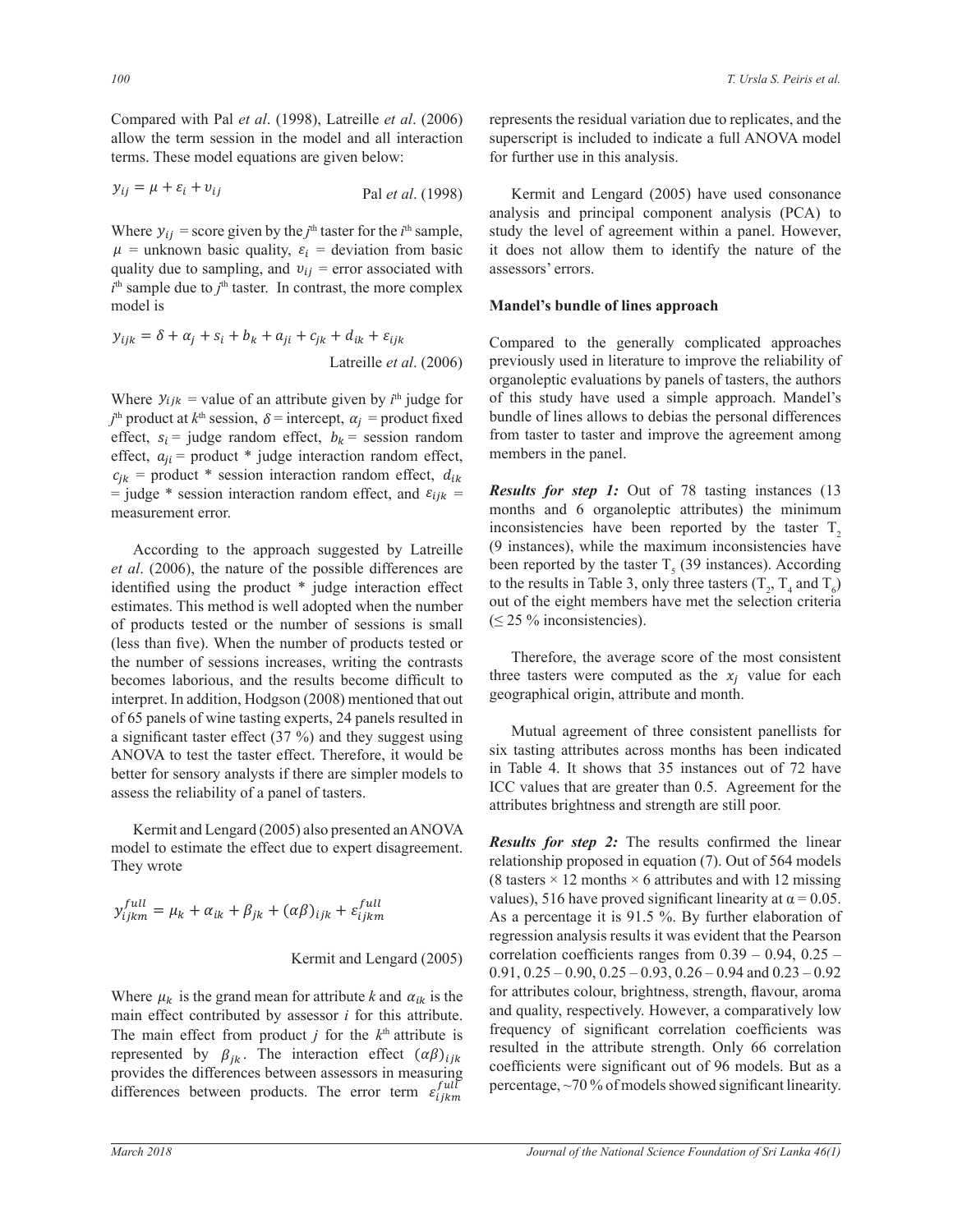| Taster                                 |    |    |    |    | $T_i = T_i = T_i = T_i = T_i = T_i$ |    |    |
|----------------------------------------|----|----|----|----|-------------------------------------|----|----|
| Number of inconsistencies reported     | 33 | 9  | 23 | 20 | 39                                  | 17 | 34 |
| Total number of evaluations / tastings | 72 | 78 | 71 | 78 | 78                                  | 78 | 78 |
| Percentage of inconsistent responses   | 46 |    | 32 | 26 | 50                                  |    | 44 |

Table 3: Relative frequencies of inconsistencies reported for each taster

(Selection criteria:  $\leq$  25 % of inconsistencies)

**Table 4:** Intra-class correlation coefficients for most consistent tasters

|               | Jan  | Feb  | Mar  |      |      | Apr May Jun | Jul Aug |      | Sep  | Oct     | Nov. | Dec  |
|---------------|------|------|------|------|------|-------------|---------|------|------|---------|------|------|
|               |      |      |      |      |      |             |         |      |      |         |      |      |
| C             | 0.50 | 0.64 | 0.66 | 0.65 | 0.64 | 0.53        | 0.60    | 0.68 | 0.52 | 0.53    | 0.48 | 0.55 |
| B             | 0.37 | 0.40 | 0.46 | 0.37 | 0.40 | 0.48        | 0.54    | 0.25 | 0.24 | 0.31    | 0.35 | 0.36 |
| S             | 0.17 | 0.04 | 0.24 | 0.21 | 0.16 | $-0.04$     | 0.16    | 0.21 | 0.16 | $-0.02$ | 0.06 | 0.00 |
| F             | 0.59 | 0.47 | 0.62 | 0.37 | 0.49 | 0.58        | 0.70    | 0.59 | 0.42 | 0.48    | 0.67 | 0.58 |
| A             | 0.57 | 0.50 | 0.60 | 0.44 | 0.51 | 0.66        | 0.75    | 0.56 | 0.47 | 0.53    | 0.63 | 0.59 |
| $\mathcal{O}$ | 0.56 | 0.46 | 0.55 | 0.51 | 0.43 | 0.57        | 0.61    | 0.47 | 0.41 | 0.45    | 0.45 | 0.46 |

 $C$  - colour; B - brightness; S - strength; F - flavour; A - aroma; Q - quality

For attributes colour, brightness, flavour, aroma and quality, respectively 98 %, 88 %, 91.5 %, 96 % and 95 % of fitted models confirmed linearity. Therefore, predicted values of equation (7) can be reasonably considered as the robust estimates for  $\eta_{ij}$ .

**Results for step 3:** Similar results as in step 2 were equation (8) proved that the response of different tasters over different geographical origins (tea sample). Thus, the predicted values of equation  $(8)$  could be considered as ratings adjusted for rater bias. shown for step 3. Therefore, regression analysis results of could be able to represent as a bundle of straight lines

## **Agreement after bias correction using Mandel's bundle of lines model**

ICCs calculated after correction of bias using Mandel's bundle of lines model are shown in Table 5. According to these results, 64 instances out of 72 have absolute agreement greater than 0.5. For the attribute colour, ICC values varied from 0.77 to 0.95. The range of ICCs for the attribute brightness varied from 0.23 to 0.86. For strength it ranged from 0.14 to 0.67. The ranges resulted for attributes flavour, aroma and quality are  $0.38$  to  $0.89$ , 0.36 to 0.87, and 0.43 to 0.88, respectively. This is a significant improvement over the previous ICC scores.

Table 5: ICC values for each month after bias correction

|   | Jan  | Feb  | Mar  | Apr  | May  | Jun  | Jul  | Aug  | Sep  | Oct  | Nov. | Dec  |
|---|------|------|------|------|------|------|------|------|------|------|------|------|
|   | 0.94 | 0.89 | 0.87 | 0.92 | 0.47 | 0.92 | 0.95 | 0.97 | 0.94 | 0.77 | 0.89 | 0.94 |
| В | 0.86 | 0.80 | 0.73 | 0.79 | 0.23 | 0.66 | 0.73 | 0.74 | 0.62 | 0.62 | 0.57 | 0.52 |
| S | 0.67 | 0.48 | 0.63 | 0.51 | 0.14 | 0.50 | 0.57 | 0.37 | 0.57 | 0.45 | 0.31 | 0.28 |
| F | 0.72 | 0.74 | 0.89 | 0.76 | 0.38 | 0.66 | 0.87 | 0.76 | 0.84 | 0.69 | 0.66 | 0.69 |
| А | 0.81 | 0.73 | 0.77 | 0.79 | 0.36 | 0.80 | 0.87 | 0.65 | 0.71 | 0.71 | 0.62 | 0.68 |
| О | 0.78 | 0.79 | 0.88 | 0.59 | 0.43 | 0.68 | 0.83 | 0.70 | 0.80 | 0.69 | 0.66 | 0.64 |

 ൫Ʉො൯ C - colour; B - brightness; S - strength; F - flavour; A - aroma; Q - quality